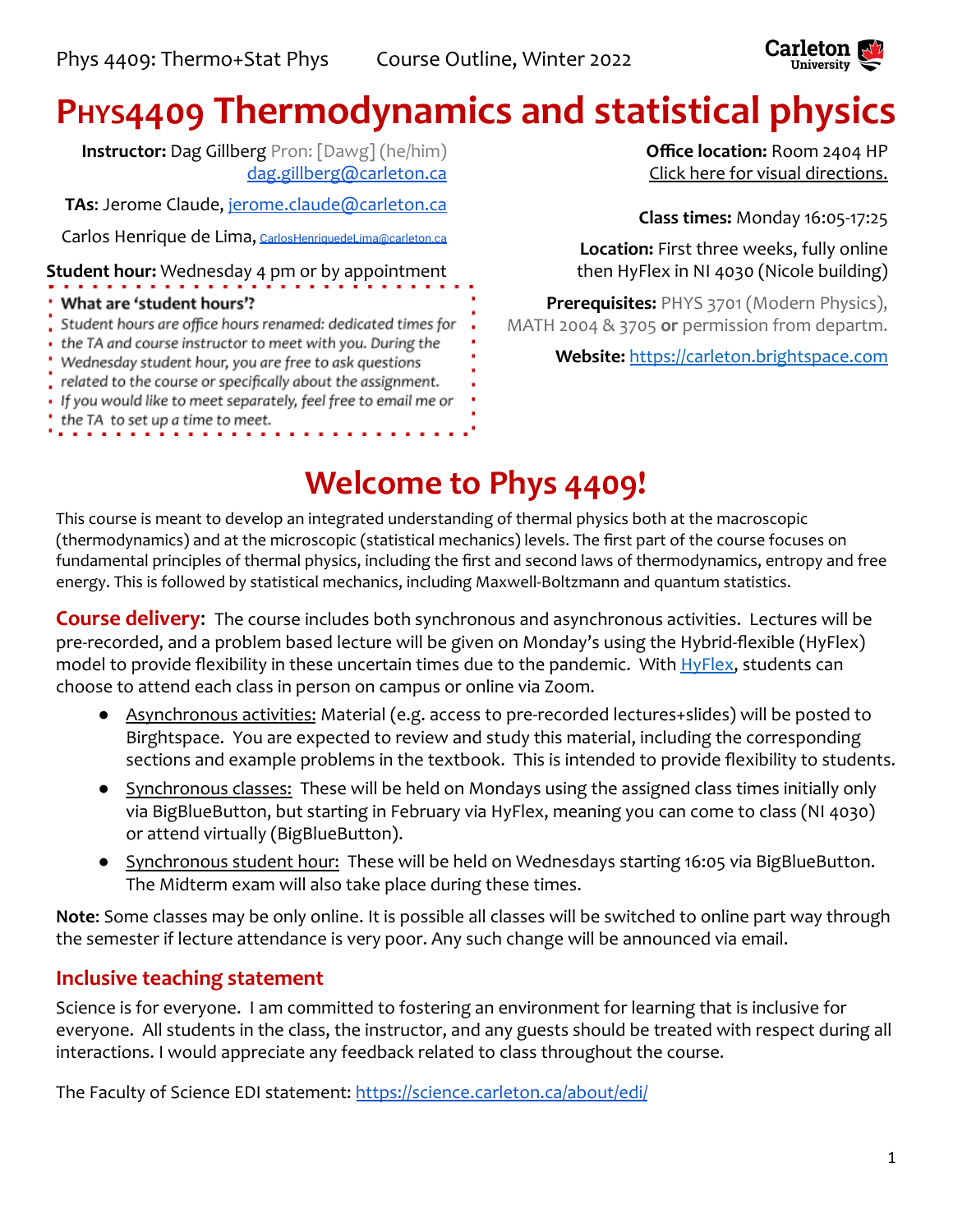

**Land acknowledgement**: Here at Carleton University, it is important that we acknowledge that the land on which we gather is the traditional and unceded territory of the Algonquin nation.

### **Learning materials:**

#### **Required reading**

#### *D. Schroeder: An Introduction to Thermal Physics*,

This book was first published by Addison-Wesley, 2000. Since 2021 by Oxford University press Note: **these books have the same content**. Using the older one is fine.

#### **Supplementary material:**

*Concepts in Thermal Physics*, Second Edition, Blundell & Blundell, ISBN: 9780199562107 Sears, Salinger: *Thermodynamics, Kinetic Theory, and Statistical Thermodynamics*

Thermal Physics. Baierlein: Thermal Physics

## **Technology checklist**

- *•* An internet-enabled computer (laptop/desktop), with a webcam and microphone. (note: for midterm and final, you will need a camera; this could be a smartphone)
- *•* Access to reliable internet

*Note: If there are issues with equipment, please email me as soon as possible. Options for purchase include inexpensive options for technology (Best Buy refurbished products, Kijiji); single workspaces for student use on campus (pending pandemic restrictions).*

# **Course assessment**

Research about learning strongly suggests that the most important factor in learning is doing the work of reading, writing, recalling, practicing, synthesizing, and analyzing. Learning happens best when people actively engage with the material on a consistent basis, and that is why we have high standards in this course. We are confident that, with appropriate effort, you all can meet those standards.

### **Grade breakdown**

| <b>COMPONENT</b>      | <b>GRADE VALUE</b> |
|-----------------------|--------------------|
| QUIZZES               | 5%                 |
| <b>ASSIGNMENTS</b>    | 40%                |
| <b>MIDTERM</b>        | 15%                |
| <b>ORAL INTERVIEW</b> | 15%                |
| <b>FINAL EXAM</b>     | 25%                |

We make an effort to reduce unintentional bias in grading. For example, we grading assignments one question at a time (all of question 1 before question 2), grading anonymously, and using rubrics.

#### **Quizzes**

Several quizzes will be released throughout the course. Typically they will have about 5 questions and be due before the Monday lecture (i.e. 16:05 on Monday). They will be timed at 20 min (or similar). Most questions will be multiple choice, but they might also be "chose one or more options" or simple calculations. Don't forget units!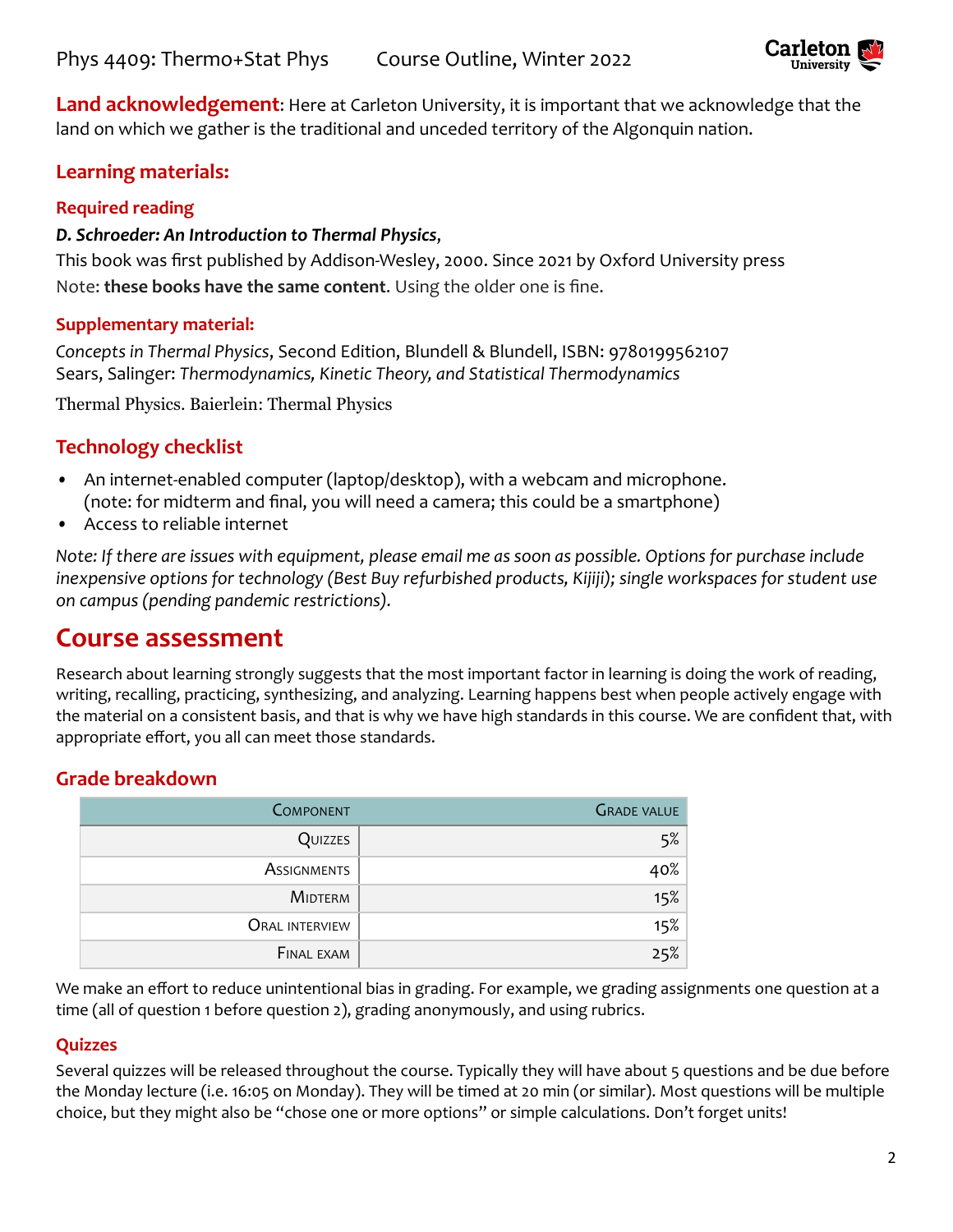

#### **Assignments**

An assignment will be due each Friday, for a total of ten assignments. The assignments are posted on the course's Brightspace page with the associated deadline. Late assignments are penalized, unless there is a valid reason. The penalty is approximately -10% per day initially, topping out at 50%. The worst assignment will be ignored in the grade calculation.

The assignments are a critical part of the course and working through the problems yourself is essential to learn the material. Students are permitted to discuss concepts and strategies related to solving the assignments; **however, the work you turn in must be your own**. Feel free to consult me or the TA if you have problems. Note that the TA (Jerome) constructs the assignments and will hence be very familiar with the problems. The assignments are a critical part of the course and working through the problems yourself is essential to learn the material. Your homework solutions should be thorough, self-contained and logical with all steps explained.

Assignments will be submitted electronically on Brightspace. Hand-written solutions may be scanned or photographed for upload. The complete assignment must be uploaded as a single PDF file.

#### **Midterm and final examination**

The midterm exam will (most likely) be the last lecture before the reading week during the normal lecture slot (80 min). Note that this is planned to be done using the e-proctoring system, i.e. you need to have your video camera (e.g. using cell phone) showing a side-view of yourself while writing the exam. You will need to produce a pdf and upload it to the CU-learn page, in the same way the assignments are submitted.

The final exam will likely have two parts: a Brightspace-based quiz + a written part. It will take place during the regular examination period at the end of the term. The exact format of the exams will be discussed in advance during the lectures. Again, you will need to broadcast while writing with a video camera. Statement from the university:

Use of e-Proctoring system: This course has timed written assessments, which may consist of tests, midterms and/or final examinations. The Carleton University e-Proctoring system may be used in your assessments, and requires the use of webcams, microphones, and smartphones.

#### **Oral interview**

Each student will have an oral exam for about 15 minutes during the last week of classes. This will cover mostly conceptual questions, i.e. ask to explain and reason around the concepts of the course (the 'list of concepts' pdf on Brightspace is very useful to prepare for this). Also, you might be asked on quizzes and/or assignment questions you did poorly on.

#### **Plagiarism and other forms of cheating**

Working through problems is essential in developing understanding of thermal physics. Students are permitted to discuss concepts and strategies related to solving the assignments. All work handed in, however, **must be their own**.

Viewing or searching for solutions in any form before your assignment is submitted is forbidden and is considered an academic offence. This includes online resources like Chegg, solutions manuals, examples posted at Carleton or elsewhere, or from any other type of unauthorized source. Using any such resource for an examination of any kind (laboratory report, assignment, midterm, etc) is considered **plagiarism**, even if only part of the solution is used.

For more information see Reg. 19 of the Grad [calendar](https://calendar.carleton.ca/grad/gradregulations/administrationoftheregulations/#19)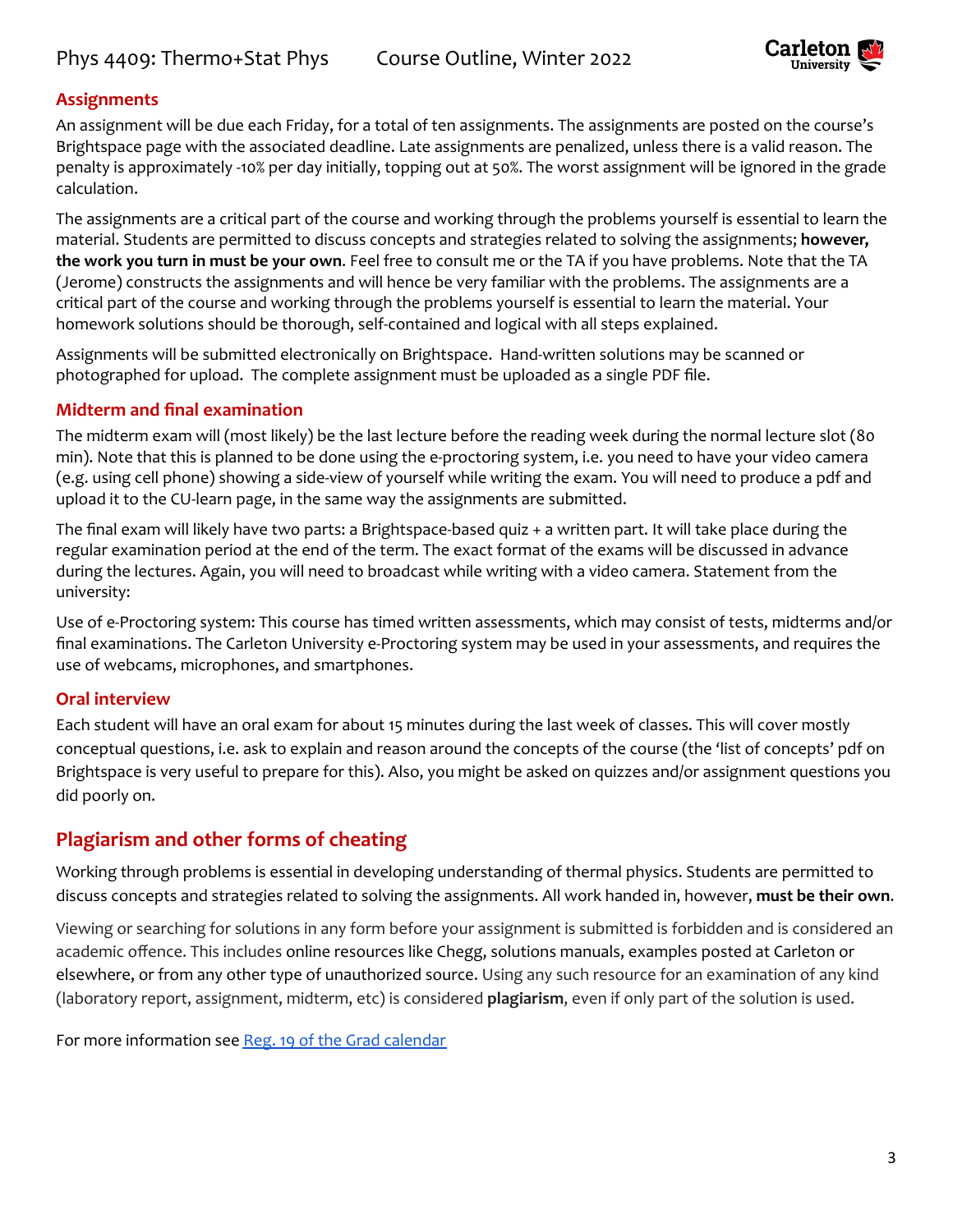

# **Community guidelines**

The following values are fundamental to academic integrity and are adapted from the International Center for Academic Integrity\* . In our course, we will seek to behave with these values in mind:

|                 | As students, we will                                                                                                                                                                                                                               | As a teaching team, we will                                                                                                                                                                                                                                                          |
|-----------------|----------------------------------------------------------------------------------------------------------------------------------------------------------------------------------------------------------------------------------------------------|--------------------------------------------------------------------------------------------------------------------------------------------------------------------------------------------------------------------------------------------------------------------------------------|
| Honesty         | Honestly demonstrate our knowledge<br>and abilities on assignments and exams<br>Communicate openly without using<br>$\bullet$<br>deception, including citing appropriate<br>sources                                                                | Give you honest feedback on your<br>demonstration of knowledge and abilities on<br>assignments and exams<br>Communicate openly and honestly about the<br>$\bullet$<br>expectations and standards of the course<br>through the syllabus, and with respect to<br>assignments and exams |
| Responsibility  | Complete assignments on time and in<br>$\bullet$<br>full preparation for class<br>Show up to class on time, and be<br>$\bullet$<br>mentally/physically present<br>Participate fully and contribute to team<br>$\bullet$<br>learning and activities | Give you timely feedback on your<br>$\bullet$<br>assignments and exams<br>Show up to class on time, and be mentally &<br>physically present<br>Create relevant assessments and class<br>$\bullet$<br>activities                                                                      |
| Respect         | Speak openly with one another, while<br>respecting diverse viewpoints and<br>perspectives<br>Provide sufficient space for others to<br>$\bullet$<br>voice their ideas                                                                              | Respect your perspectives even while we<br>$\bullet$<br>challenge you to think more deeply and<br>critically<br>Help facilitate respectful exchange of ideas                                                                                                                         |
| <b>Fairness</b> | Contribute fully and equally to<br>$\bullet$<br>collaborative work, so that we are not<br>freeloading off others<br>Not seek unfair advantage over fellow<br>$\bullet$<br>students in the course                                                   | Create fair assignments and exams, and<br>$\bullet$<br>grade them in a fair, and timely manner<br>Treat all students equitably<br>$\bullet$                                                                                                                                          |
| <b>Trust</b>    | Not engage in personal affairs while on<br>$\bullet$<br>class time<br>Be open and transparent about what<br>$\bullet$<br>we are doing in class<br>Not distribute course materials to<br>others without authorization                               | Be available to all students when we say we<br>will be<br>Follow through on our promises<br>Not modify the expectations or standards<br>without communicating with everyone in the<br>course                                                                                         |
| Courage         | Say or do something when we see<br>actions that undermine any of the<br>above values<br>Accept a lower or failing grade or other<br>consequences of upholding and<br>protecting the above values                                                   | Say or do something when we see actions<br>that undermine any of the above values<br>Accept the consequences (e.g., lower<br>$\bullet$<br>teaching evaluations) of upholding and<br>protecting the above values                                                                      |

 $^2$  This class statement of values is adapted from Tricia Bertram Gallant, Ph.D.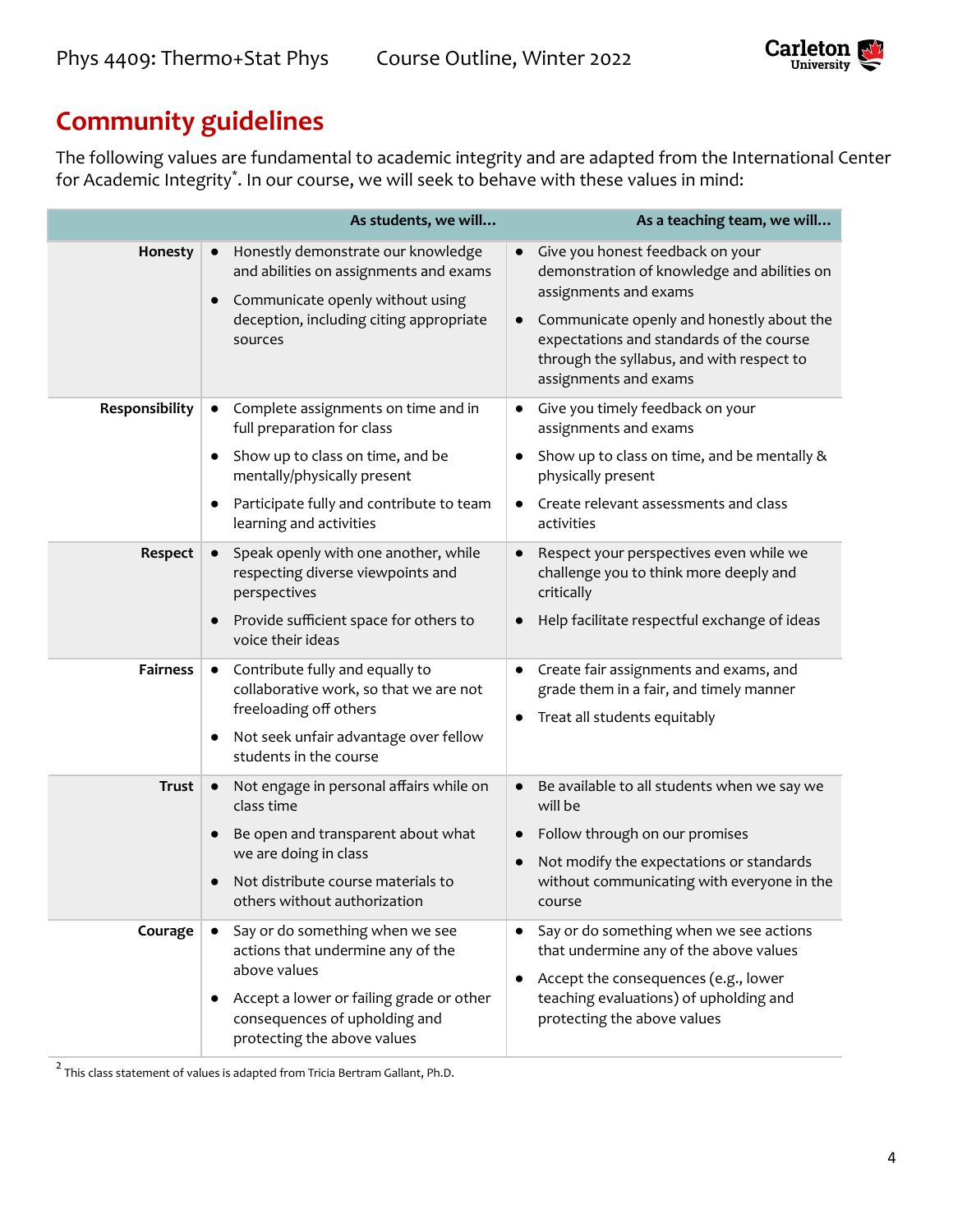

# **Special information regarding COVID-19**

All members of the Carleton community are required to follow COVID-19 prevention measures and all mandatory public health requirements (e.g., wearing a mask, physical distancing, hand hygiene, respiratory and cough etiquette) and [mandatory self-screening](https://carleton.ca/covid19/screening/) prior to coming to campus daily.

If you feel ill or exhibit COVID-19 symptoms while on campus or in class, please leave campus immediately, self-isolate, and complete the mandatory [symptom reporting](https://carleton.ca/covid19/covid-19-symptom-reporting/) tool. For purposes of contact tracing, attendance will be taken in all classes and labs. Participants can check in using posted QR codes through the cuScreen platform where provided. Students who do not have a smartphone will be required to complete a paper process as indicated on the [COVID-19](http://carleton.ca/covid19) website.

All members of the Carleton community are required to follow guidelines regarding safe movement and seating on campus (e.g., directional arrows, designated entrances and exits, designated seats that maintain physical distancing). In order to avoid congestion, allow all previous occupants to fully vacate a classroom before entering. No food or drinks are permitted in any classrooms or labs.

For the most recent information about Carleton's COVID-19 response and required measures, please see the [University's COVID-19 webpage](https://carleton.ca/covid19/) and review the Frequently [Asked Questions \(FAQs\)](https://carleton.ca/covid19/faq/). Should you have additional questions after reviewing, please contact [covidinfo@carleton.ca.](mailto:covidinfo@carleton.ca)

Please note that failure to comply with University policies and mandatory public health requirements, and endangering the safety of others are considered misconduct under the [Student Rights and Responsibilities](https://carleton.ca/studentaffairs/student-rights-and-responsibilities/) [Policy.](https://carleton.ca/studentaffairs/student-rights-and-responsibilities/) Failure to comply with Carleton's COVID-19 procedures may lead to supplementary action involving Campus Safety and/or Student Affairs.

Note about COVID-19 & Mental Health: The global pandemic has led to extra stress and uncertainty for everyone, and while we may all be experiencing the same storm, this does not mean that we are all in the same boat! If you are struggling, please do not hesitate to reach out. I can direct you to resources that might help. Remember that Carleton also offers an array of mental health and well-being resources, which can be found [here.](https://carleton.ca/wellness/)

Children & zoom class sessions: You are welcome to have children with you during video sessions as I fully understand that childcare situations may be complicated for many of us at this time. Do your best to participate and engage, but also please get in touch with me if you have any questions or concerns.

# **University policies**

In accordance with the Carleton University Undergraduate Calendar Regulations, the letter grades assigned in this course will have the following percentage equivalents:

| $A+ = 90-100$ | $B+ = 77-79$  | $C + 57-69$ | $D+ = 57-59$  |          |
|---------------|---------------|-------------|---------------|----------|
| $A = 85-89$   | $B = 73 - 76$ | $C = 63-66$ | $D = 53 - 56$ |          |
| $A = 80-84$   | $B = 70-72$   | $C = 60-62$ | $D = 50-52$   | $F = 50$ |

WDN = Withdrawn from the course

ABS = Student absent from final exam

DEF = Deferred

FND = (Failed, no Deferred) = student could not pass even with 100% on final exam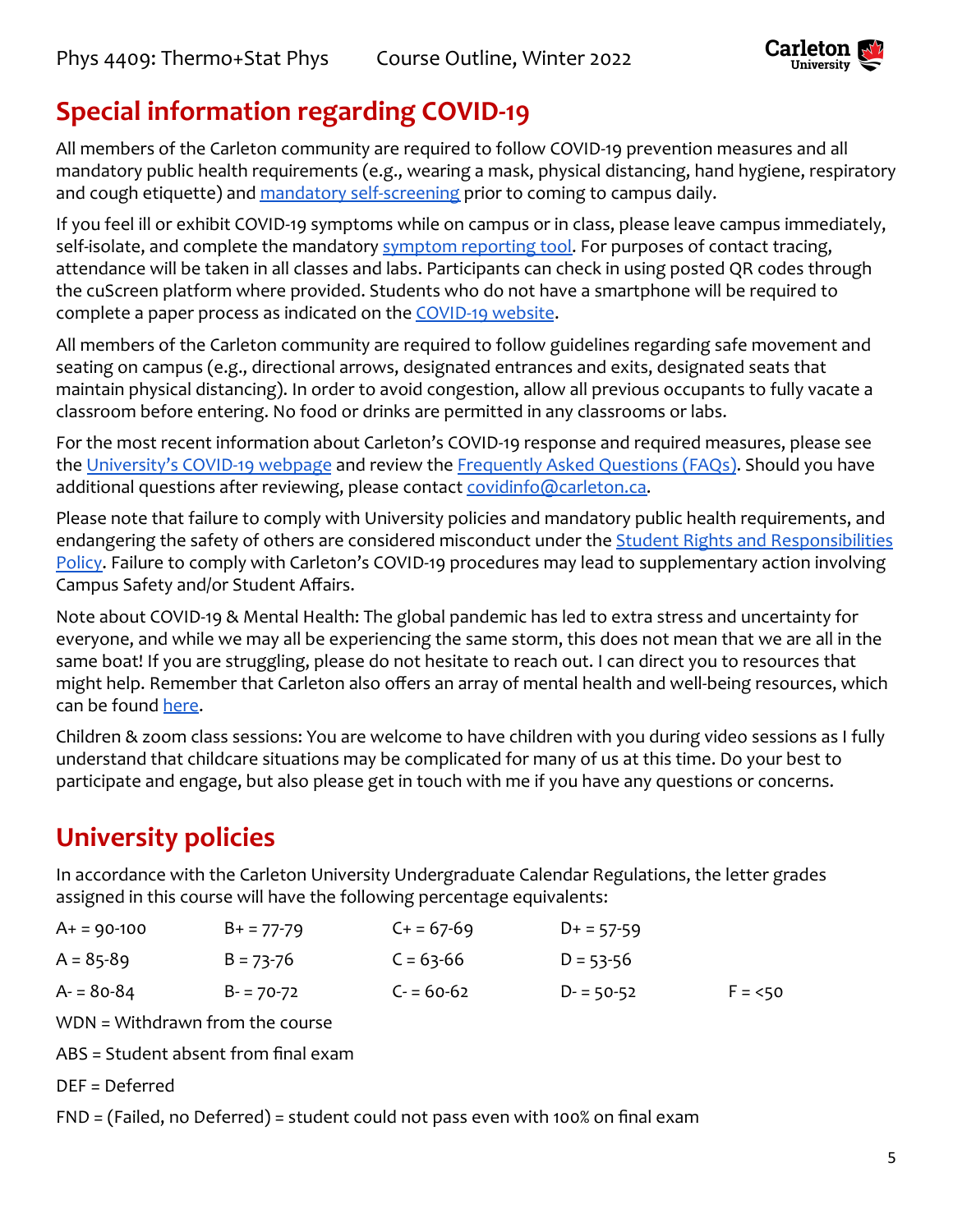

# **Academic accommodations, regulations, plagiarism, etc.**

Carleton University is committed to providing access to the educational experience in order to promote academic accessibility for all individuals.

Academic accommodation refers to educational practices, systems and support mechanisms designed to accommodate diversity and difference. The purpose of accommodation is to enable students to perform the essential requirements of their academic programs. At no time does academic accommodation undermine or compromise the learning objectives that are established by the academic authorities of the University. More information can be found at: <https://students.carleton.ca/course-outline/>

University rules regarding registration, withdrawal, appealing marks, and most anything else you might need to know can be found on the university's website, here:

<https://calendar.carleton.ca/undergrad/regulations/academicregulationsoftheuniversity/>

### **Academic accommodations for students with disabilities**

If you have a documented disability requiring academic accommodations in this course, please contact the Paul Menton Centre for Students with Disabilities (PMC) at 613-520-6608 or [pmc@carleton.ca](mailto:pmc@carleton.ca) for a formal evaluation or contact your PMC coordinator to send your instructor your Letter of Accommodation at the beginning of the term. You must also contact the PMC no later than two weeks before the first in-class scheduled test or exam requiring accommodation (if applicable). After requesting accommodation from PMC, meet with your instructor as soon as possible to ensure accommodation arrangements are made. For more details, visit the [Paul Menton Centre website](http://carleton.ca/pmc).

#### **Addressing human rights concerns**

The University and all members of the University community share responsibility for ensuring that the University's educational, work and living environments are free from discrimination and harassment. Should you have concerns about harassment or discrimination relating to your age, ancestry, citizenship, colour, creed (religion), disability, ethnic origin, family status, gender expression, gender identity, marital status, place of origin, race, sex (including pregnancy), or sexual orientation, please contact the [Department of Equity and Inclusive Communities](https://carleton.ca/equity/) at [equity@carleton.ca.](mailto:equity@carleton.ca)

### **Religious obligations**

Please contact me with any requests for academic accommodation during the first two weeks of class, or as soon as possible after the need for accommodation is known to exist. For more details, please review the [Student Guide to Academic Accommodation \(PDF,](https://carleton.ca/equity/wp-content/uploads/Student-Guide-to-Academic-Accommodation.pdf) 2.1 MB).

### **Survivors of sexual violence**

As a community, Carleton University is committed to maintaining a positive learning, working and living environment where sexual violence will not be tolerated, and where survivors are supported through academic accommodations as per Carleton's Sexual Violence Policy. For more information about the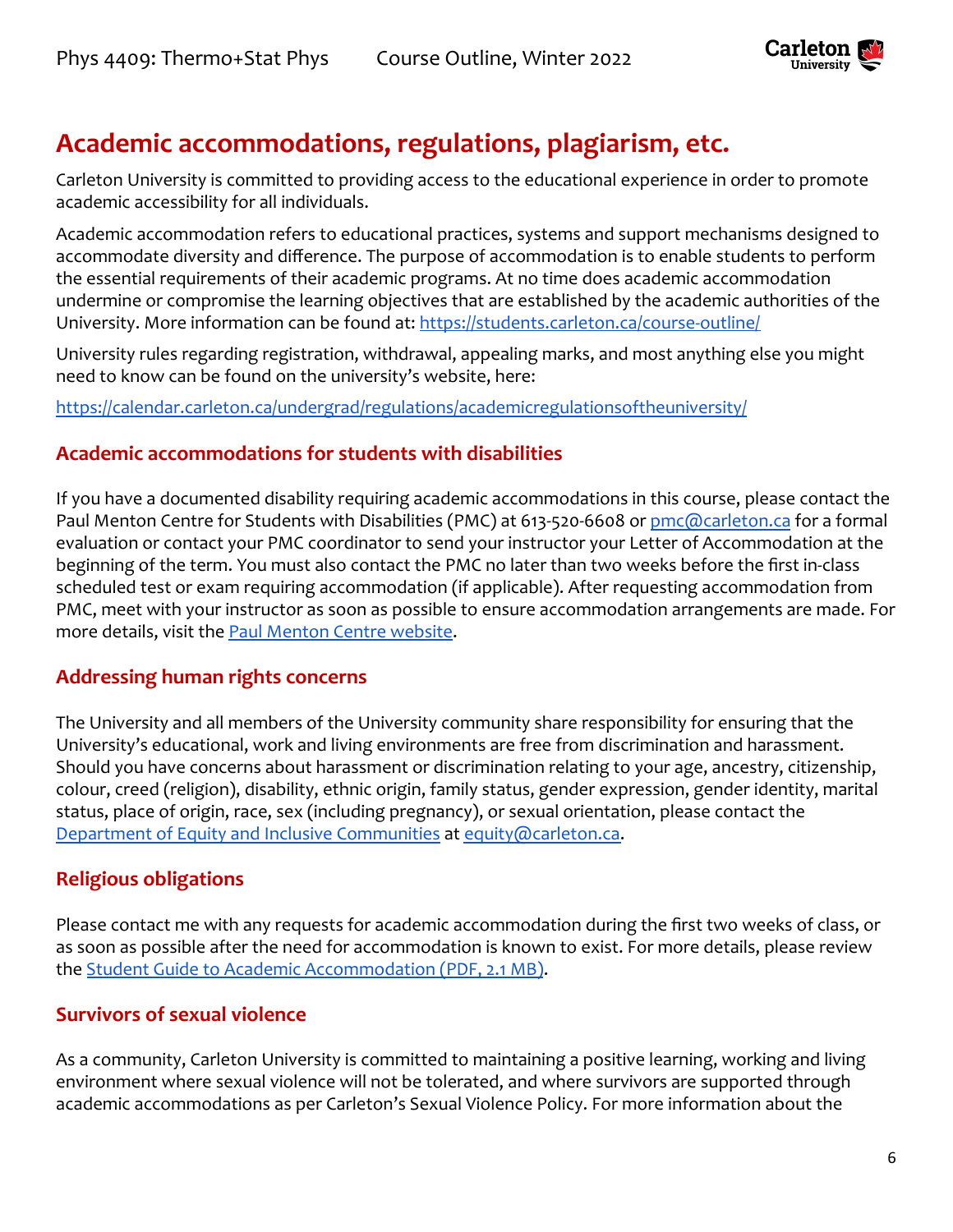

services available at the university and to obtain information about sexual violence and/or support, visit: <https://carleton.ca/sexual-violence-support/>

### **Accommodations for missed work**

Carleton recognizes that these are unprecedented times during the COVID-19 pandemic, and that students may be experiencing greater stress and other life factors that are not in their control. As a result, Carleton has put into place a protocol for students to apply for accommodations using a self-declaration form in the event of missed work. The form can be found at:

<https://carleton.ca/registrar/wp-content/uploads/self-declaration.pdf>

### **For pregnancy**

Please contact me with any requests for academic accommodation during the first two weeks of class, or as soon as possible after the need for accommodation is known to exist. For more details, please review the [Student Guide to Academic Accommodation \(PDF,](https://carleton.ca/equity/wp-content/uploads/Student-Guide-to-Academic-Accommodation.pdf) 2.1 MB).

### **Accommodation for student activities**

Carleton University recognizes the substantial benefits, both to the individual student and for the university, that result from a student participating in activities beyond the classroom experience. Reasonable accommodation must be provided to students who compete or perform at the national or international level. Please contact me with any requests for academic accommodation during the first two weeks of class, or as soon as possible after the need for accommodation is known to exist. For more details, see the [Senate Policy on Accommodation for](https://carleton.ca/senate/wp-content/uploads/Accommodation-for-Student-Activities-1.pdf) Student Activities (PDF, 25KB).

# **Academic Integrity**

Academic misconduct undermines the values of honesty, trust, respect, fairness, and responsibility that we expect in this class. Carleton University provides supports such as academic integrity workshops to ensure, as far as possible, that all students understand the norms and standards of academic integrity that we expect you to uphold. Your teaching team has a responsibility to ensure that their application of the Academic Integrity Policy upholds the university's collective commitments to fairness, equity, and integrity.

(adapted from Carleton University's Academic Integrity Policy, 2021).

#### **Examples of actions that do not adhere to Carleton's Academic Integrity Policy include:**

- Plagiarism
- Accessing unauthorized sites for assignments or tests
- Unauthorized collaboration on assignment and exams

# **Sanctions for not abiding by Carleton's academic integrity policy**

A student who has not adhered to Carleton's Academic Integrity Policy may be subject to one of several sanctions: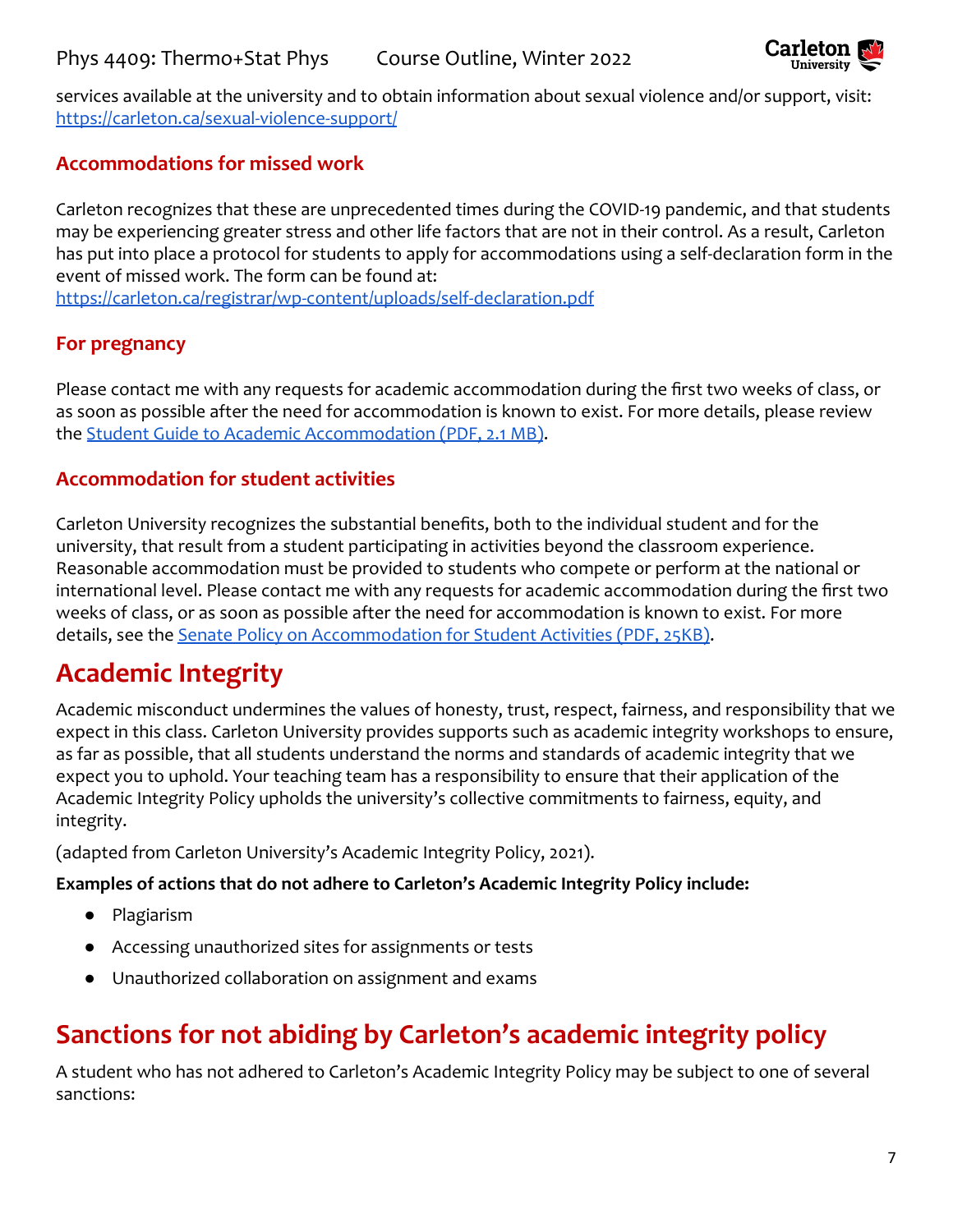

- **1.** If you take full responsibility for your actions, and it is the first time you have violated the policy, you will receive zero on the assessment. If you are found to have violated the policy but do not take responsibility, an additional grade deduction will be applied (e.g. an A- will become a B+)
- **2.** Subsequent violations of the policy may result in more severe sanctions such as failing the course, suspension from all studies and/or expulsion.

### **Process of an academic misconduct investigation**

**Step 1**: The instructor believes misconduct has occurred and submits documentation to the Dean of the Faculty of Science.

**Step 2**: The Dean reviews documentation and can proceed with or dismiss the allegation.

**Step 3**: If sufficient evidence, the student receives an allegation statement by email. Ombuds services is copied on the email.

**Step 4**: The student provides a written response to the evidence provided.

**Step 5**: Either party may request a meeting between student, dean, and the ombudsperson.

**Step 6**: Dean informs the student of the decision.

**Appeal**: Student has the right to appeal the decision.

Additional details about this process can be found on [the Faculty of Science Academic Integrity website.](https://science.carleton.ca/academic-integrity/) Students are expected to familiarize themselves with and follow the Carleton University [Student Academic](https://carleton.ca/registrar/academic-integrity/) [Integrity Policy.](https://carleton.ca/registrar/academic-integrity/) The Policy is strictly enforced and is binding on all students.

# **Plagiarism**

Plagiarism is the passing off of someone else's work as your own and is a serious academic offence. For the details of what constitutes plagiarism, refer the [Faculty of Science Academic Integrity website.](https://science.carleton.ca/academic-integrity/) To further understand Academic Integrity, consider attending the [Learning and Support Academic Integrity](https://carleton.ca/csas/learning-%20support-2/learning-support-workshops/) [Workshop](https://carleton.ca/csas/learning-%20support-2/learning-support-workshops/).

#### **What are the penalties for plagiarism?**

A student found to have plagiarized an assignment may be subject to one of several penalties including: expulsion; suspension from all studies at Carleton; suspension from full-time studies; and/or a reprimand; a refusal of permission to continue or to register in a specific degree program; academic probation; award of an FNS, Fail, or an ABS.

#### **What are the procedures?**

- **1.** All allegations of plagiarism are reported to the Dean of Faculty of Science. Documentation is prepared by instructors and/or departmental chairs.
- **2.** The Dean writes to the student and the University Ombudsperson about the alleged plagiarism.
- **3.** The Dean reviews the allegation. If it is not resolved at this level then it is referred to a tribunal appointed by the Senate.

Students are expected to familiarize themselves with and follow the Carleton University [Student Academic](https://carleton.ca/registrar/academic-integrity/) [Integrity Policy.](https://carleton.ca/registrar/academic-integrity/) The Policy is strictly enforced and is binding on all students.